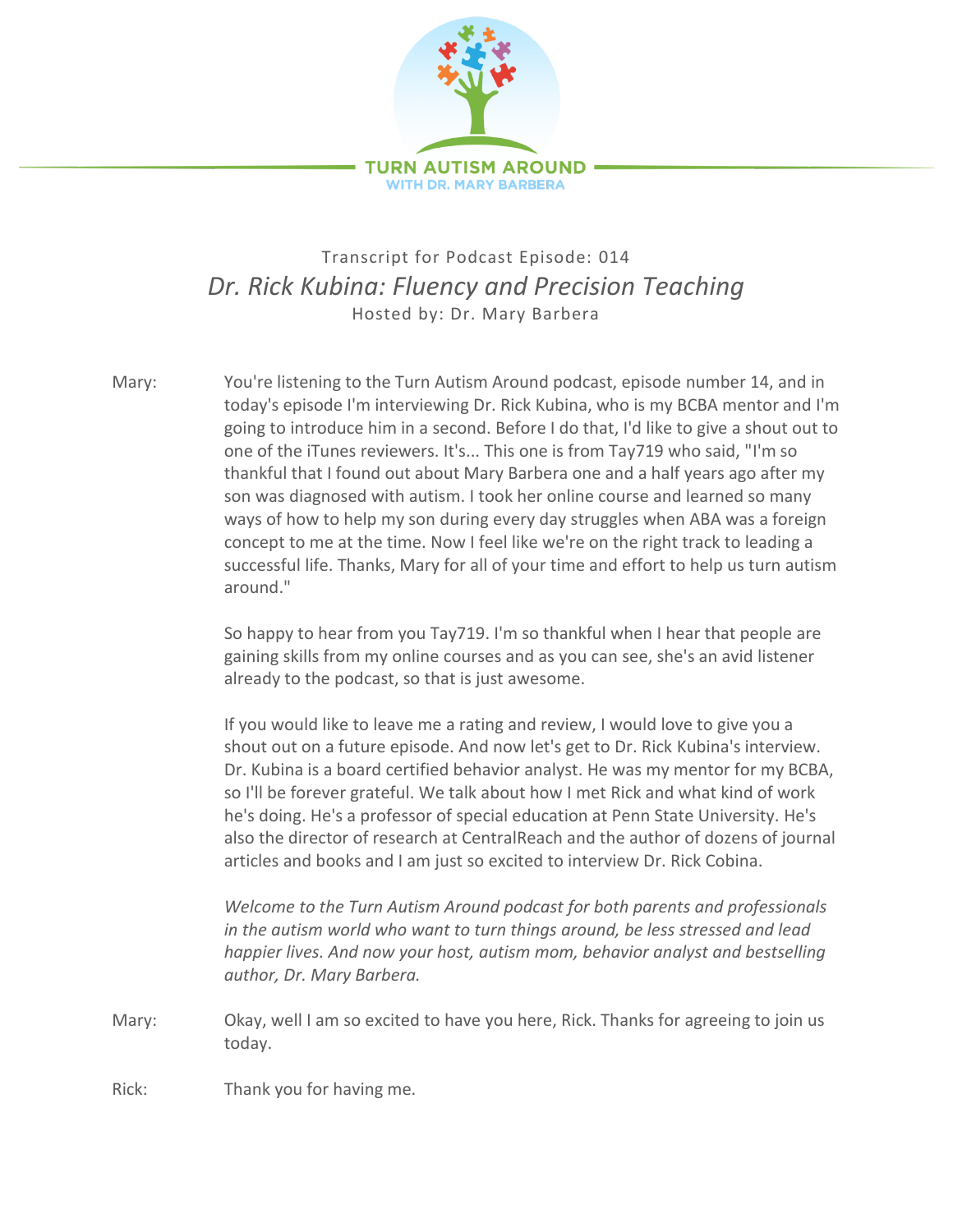- Mary: So I know that your primary work isn't just about autism, but you have been in the autism world in some respect for many years. So, can you describe your fall into the autism world and how you got involved with being a board-certified behavior analyst and working with kids with autism?
- Rick: It's a good question. That takes me back to when I was a master's student at Ohio State University. I was supplementing my income working for a behavioral service, so it was emergent, and one of my very first clients had autism and that just put me down the road. I mean, it was a very interesting experience. That client was also the first time I got smacked in the face. Uh, it just totally caught me off guard and, uh, that client turned out to be just such a charming young man. But, uh, being able to take this science of behavior, help him do better at life, you know, reduce his, uh, you know, when he would get upset and he would frequently become aggressive, he would strike out. And of course he had some issues with communication, but taking behavior analysis back then, from what I knew about it and applying it was very dramatic and it impacted me in a way that I suppose at that time told me I was on the right path because it was 93 and I was a graduate student and I had just done with my undergrad. So I was just starting to move into the field. So it was a very impactful experience and turned out to be very positive.
- Mary: And how old was this young man?
- Rick: He was... He must've been 16 at the time.
- Mary: Wow. Yeah. So a lot of people got started when I asked them. They get started and they're working with, you know, little three-year-olds who are making all kinds of progress. And you know, with my journey with Lucas getting diagnosed, you know, it was like early on, but when you are all of a sudden, you know, thrown into a 16-year-old with aggression, it can be kind of scary.
- Rick: No doubt. And what was fascinating about the story, he was a... He went into a foster family and it was just such a remarkable experience because the foster family was very strong. But this was the first time the day had ever had someone with a disability. They were in Columbus and they were used to working with people who didn't have disabilities but did come from very difficult circumstances. And you learn a lot.
- Rick: And what I would say to your listeners is it's never too late. And sometimes people think, I think you're probably when you talk with people, you get this narrative that you... Early intervention is very important. Let's just put that out there. Very important. But that doesn't mean you can't help people in any age. You can work with adults and still do things. Of course, what we know through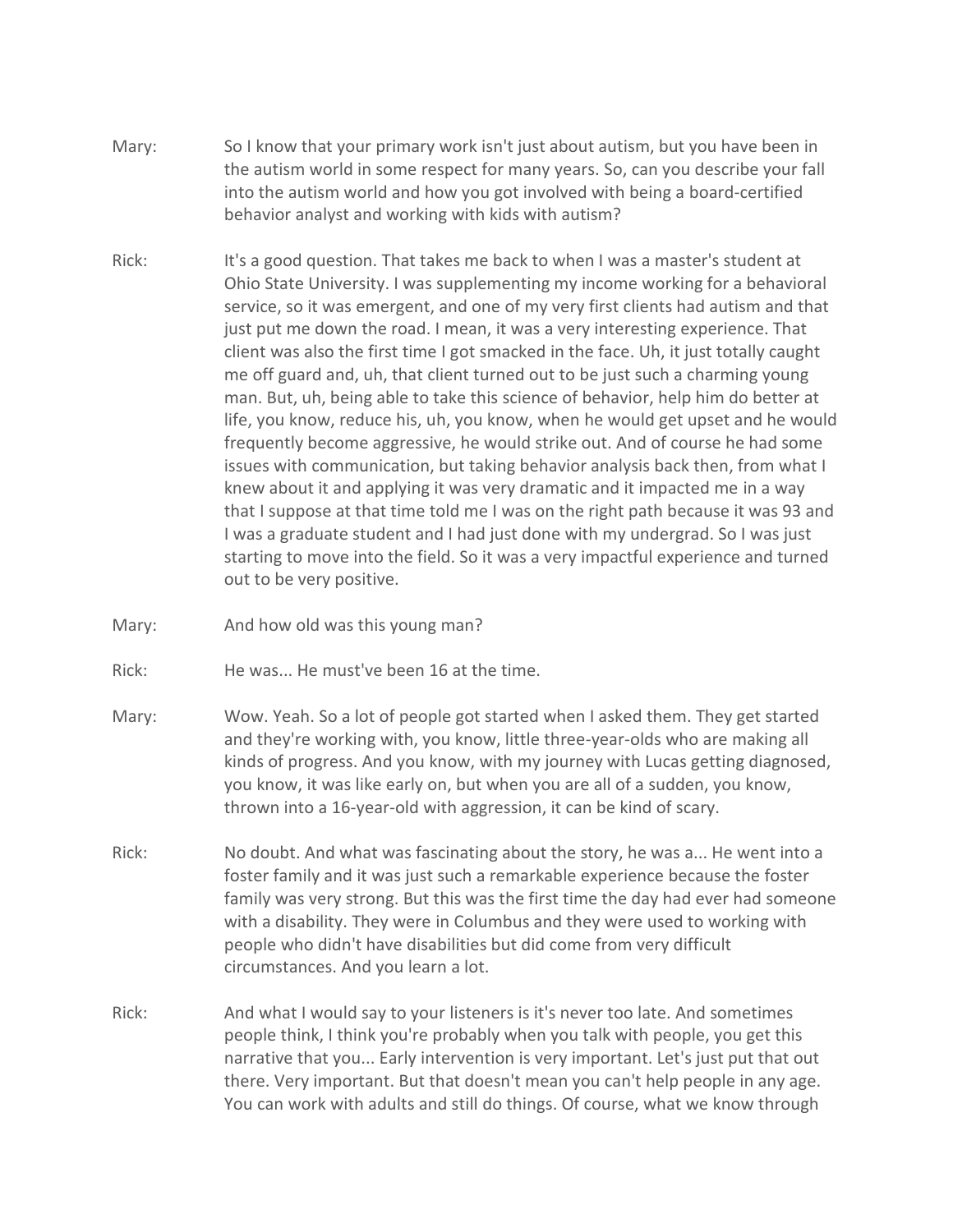biology, through neurology, the impacts, if you very early can be very great. And we don't know what happens when you intervene at different times, but nevertheless you can still have a... do great things, and that was an important lesson for me.

- Mary: So were you in Ohio State at this point?
- Rick: Yes, I was working on my master's degree.
- Mary: Okay. So can you describe like how you got to like professionally, undergrad, how you found out about ABA and then graduate and doctoral level? Like how did, how did that all work out for you?
- Rick: It worked out through dumb luck. That's all I can say to begin my story. When you're an undergrad and you go... You don't know anything, you're in high school one moment, you're like, you know, I think I want to be this when I grow up. I wanted it to be a clinical psychologist. I read this book called Dibs in Search of Self when I was in... It was, it was a psychoanalytic book, but what resonated with me was using these, using psychology to help this child who couldn't speak. That was the story of the book. And at one point I was actually into psychoanalytic-analysis. Thank the universe I didn't follow that path. But yeah, you're impressionable and you don't know a lot when you're young and you're trying to absorb all of this information. But I happened to be at a university that had an eclectic group of faculty.
- Rick: I suppose many psychology departments are like that, but we had about three behavior analysts on staff and one of those happened to also be a precision teacher. His name was Steve Graf, and it turned out he was a very big name in precision teaching. So, I started to understand how behavior analysis work. It made sense to me. I started applying some of that to myself. I wrapped it in with this thing called precision teaching and I was being successful in, in the limited things that I was doing. I was volunteering back then, but I started in the 80s, mid-eighties, I started in 85 and that was the tail end of the institutionalization was having an effect on a lot of mental health institutions. But we still had a mental health institution called Woodside Receiving Hospital. So I volunteered there for a number of years so I could gain experience working with people with schizophrenia and in different, uh, mental health issues.
- Rick: But there I was able to apply just some very, very basic kind of reinforcement things. I did some charting and I was hooked and I asked my advisor, I said, I want to learn more about this. When I go to graduate school. I was applying to clinical psychology programs. He's, you need to go to Ohio State University. There's this guy there named John Cooper. John Cooper happened to be a very big name in behavior analysis. He also is a very big name in precision teaching. So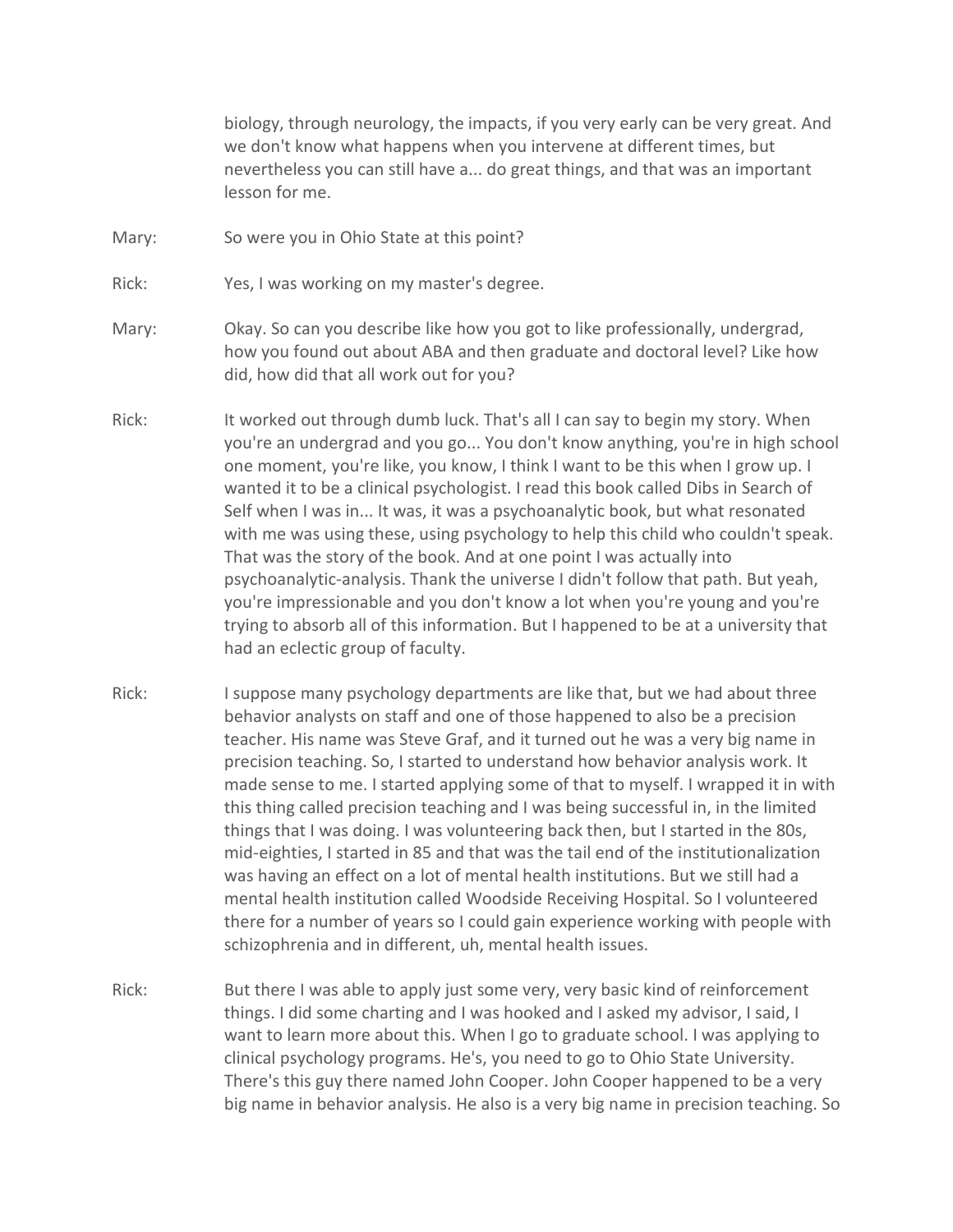through dumb luck, I applied there, they accepted me and then I worked with, uh, with John Cooper, Bill Heward, Tim Heron, Diane Sainato, Ralph Gardner, all of these great people in behavior analysis, and that set me on my journey. I practiced for three years as a behavior analyst and a special education teacher. And I decided that at that point when I looked around and I saw no one else was using this amazing technology that I should go back to Ohio State, get my doctorate and work with people, work with undergrads. Ohio State, that program was in special ed. So, I went from psychology to special ed and then I stayed in special education. So that's my story.

- Mary: Where did you work with Steve Graf? Where was the undergrad?
- Rick: Youngstown State University. Yeah, that's in Ohio. I grew up... Youngstown is my area where I grew up, so Youngstown is the university right there.
- Mary: Cool. Okay. So, that's great to know kind of your background as a professional since the podcast is for both parents and professionals. I wanted to kind of get your, uh, history professionally too. So I remember the first time I met you, it was about 2001 I think. And I was at a conference where you did a presentation on, fluency and fluency-based procedures and Lucas was about four at the time, I think. And I was really interested in, in your presentation. And really what got me was at the end was, like you said, if anybody wants to contact me, here's my email address. I'm like, oh my God, he's given me his email. I couldn't believe it.
- Mary: So I contacted you and um, and then you started consulting a little bit for Lucas and then you ended up becoming over time my BCBA mentor and we coauthored an article together and everything, but can you take us back, because I think there is a lot of confusion among even professionals in terms of, you know, what is fluency and how does that relate to precision teaching and how does that relate to the Standard Celeration Charts and how does that relate to ABA? And I think, I feel like with your mentorship, I kind of, you know, know how they fit together, but I do think that especially for parents it's very confusing, and even for professionals. So can you kind of start out with, you know, what you may have been talking about in that first initial, uh, conference, you know, about fluency and then kind of go from there.
- Rick: Behavioral fluent, you make good points, and that is we have the science of behavior. It is a real science. There are all kinds of information in there. Parents who are new to the field, how do you learn about a science? It would be like me even right now trying to learn about biology and in the whole science there. There's just a ton of information. It's well-developed and if we can recognize that then we can appreciate the complexity of this endeavor. Out of behavior analysis, which contemporary behavior analysis began with Skinner, one of the one of Skinner's doctoral students, his name was Ogden Lindsley, he noticed that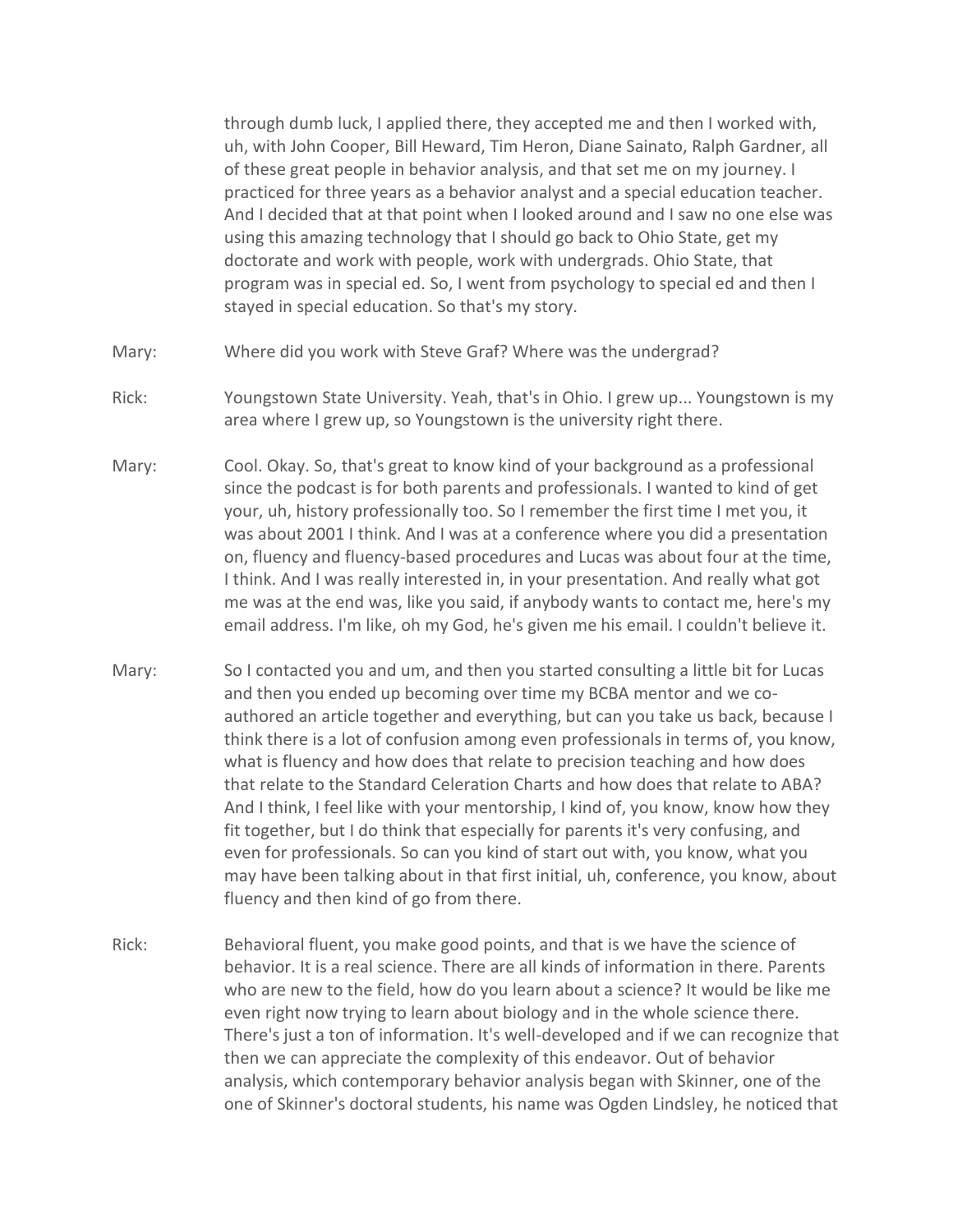Skinner was incredibly exceptional because of two reasons. He had a standard visual display. Everybody who looked at the animals at the time when he was developing behavior analysis, was on this thing called a cumulative record and he used a measure called rate or frequency.

- Rick: So Lindsley said, I'm going to take those two ideas and help parents, teachers, students themselves access this science and he created this method called precision teaching. It should have been called precision measurement because Lindsey's idea was it could be precision nursing, precision teaching, precision social work. In other words, there are ways to precisely measure behavior and you can apply it to whatever profession you would like.
- Rick: It stuck with precision teaching because it was most popular in schools and now instead of it being precision measurement applied to all these other disciplines, precision behavior analysis, even it's just turned precision teaching. But this measurement system now has grown to its own very sizable set of methods, procedures, discoveries that have come out of. It's a measurement system. It doesn't tell you how to teach, it doesn't tell you what to do. What it shows you is how well are the interventions that you apply to are working. It gives you feedback. It takes you from data to insight in record time, gives you this strongly actionable information.
- Rick: To practitioners, it has taken off in the field, especially for those who work with students with autism because it helps people discern whether this intervention they're doing is working or not. Incredibly valuable to have that. So if you understand where I'm going, we have the science of behavior, we'll call that behavior analysis, out of behavior analysis, Lindsley developed this thing called precision teaching and within precision teaching, precision teachers, one thing that they do is they measure behavior with incredible precision. They time everything. They will put it on this chart and see what happens.
- Rick: Out of timing behaviors for short periods of time, one of the discoveries was, oh, when students make these certain high-frequency behaviors or high rate behaviors, these cool things happen, which would be they don't tend to forget what it is they learned. If they have a skill, let's say it's color identification, they can apply those colors to more complex skills that involve identifying colors. In other words, they made progress through the curriculum when they reached certain frequency ranges and that spawned this concept called behavioral fluency.
- Rick: So behavioral fluency was discovered out of... When I say behavior fluency was discovered, I don't mean to say fluency was discovered. Back in the early 1900s people understood there were these incredible studies with telegraphers that showed if they were fluent, all of these incredible things could happen. Well,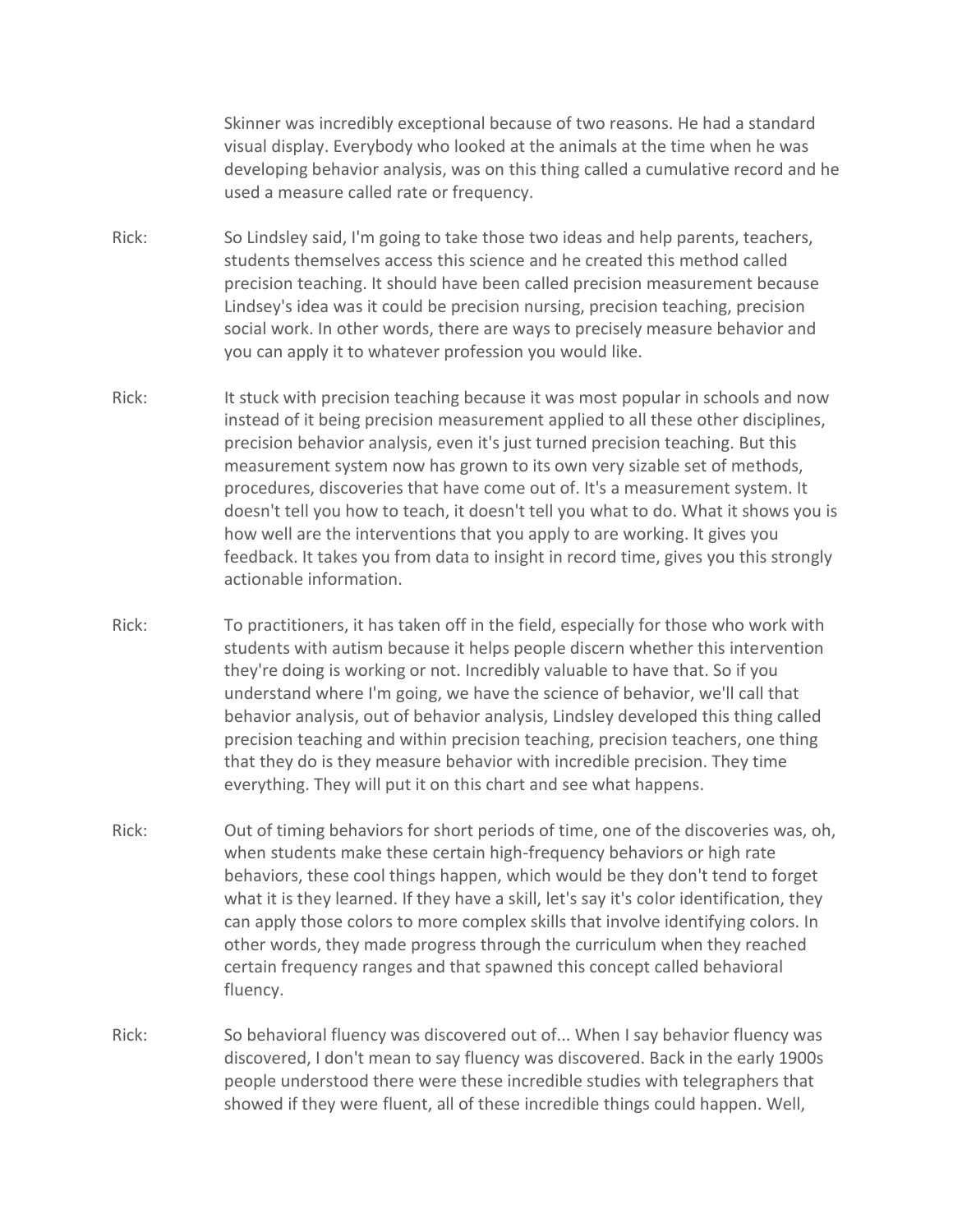precision teachers functionally defined this concept of behavioral fluency and found that if you reach these high rates of response, it's not just high rates, but it's also being accurate, that many good things can happen.

- Rick: And that's the concept of behavioral fluency and how it came from precision teaching and how precision teaching was envisioned from these wonderful things that happened with behavior analysis. There's a lot of information that goes into all of this, but behavioral fluency is oftentimes misunderstood. Many people think precision teaching is doing behavioral fluency. In other words, you have to go fast. That's a myth of precision teaching. You don't need to do behavior fluency to do precision teaching. If you have the desire to be precise, to know that the thing that you're measuring is exactly what you want it to be measuring, to be counting your behaviors with very good units of measurement, to be putting it on this graph that's going to give you all of this information to problem solve. That's the precision teaching system. It's incredibly powerful. My personal feeling is our entire field should be doing it. We can go down that path, but I'm going to stop my response now because I'll really start preaching when I get to that particular point.
- Mary: Okay. So precision teaching, you know, is, is part of applied behavior analysis, but it is in some ways a, just like the verbal behavior approach is a type of applied behavior analysis. I know I'm like really simplifying things, but precision teaching is depth. If you're practicing precision teaching, you're, you're practicing the science of applied behavior analysis. Would you agree with that?
- Rick: Uh, yes and no. You could do precision teaching without doing behavior analysis because it's mainly a measurement system. Precision owes a debt to behavior analysis and many of the concepts that you find in the measurement of behavior analysis, you'll also find those in precision teaching. But there are more than just what we have in behavior analysis. So that's my kind of yes and no answer to that.
- Mary: Okay. So, I did my doctoral dissertation on the use of fluency-based procedures. And so let's just back up a little bit because I think for the late person and then for the parent especially and even for a lot of the professionals, I understand the point about precision teaching being precise and, and you know, looking at the rate and um, and that you don't have to necessarily go fast, but there are stages of learning like the acquisition phase and the mastery and the... can you describe this, the stage of learning? So like if I am brand new, I'm going to learn to fly a plane, obviously, we're not going to be taking my rate of, you know, turning on the buttons because I don't even know anything. Right? And so for a lot of our learners, they are starting at the beginning. And so, can you describe the stages of learning and, and maybe you don't even call it the stage of learning, but, just where fluency fits into the acquisition and mastery phase.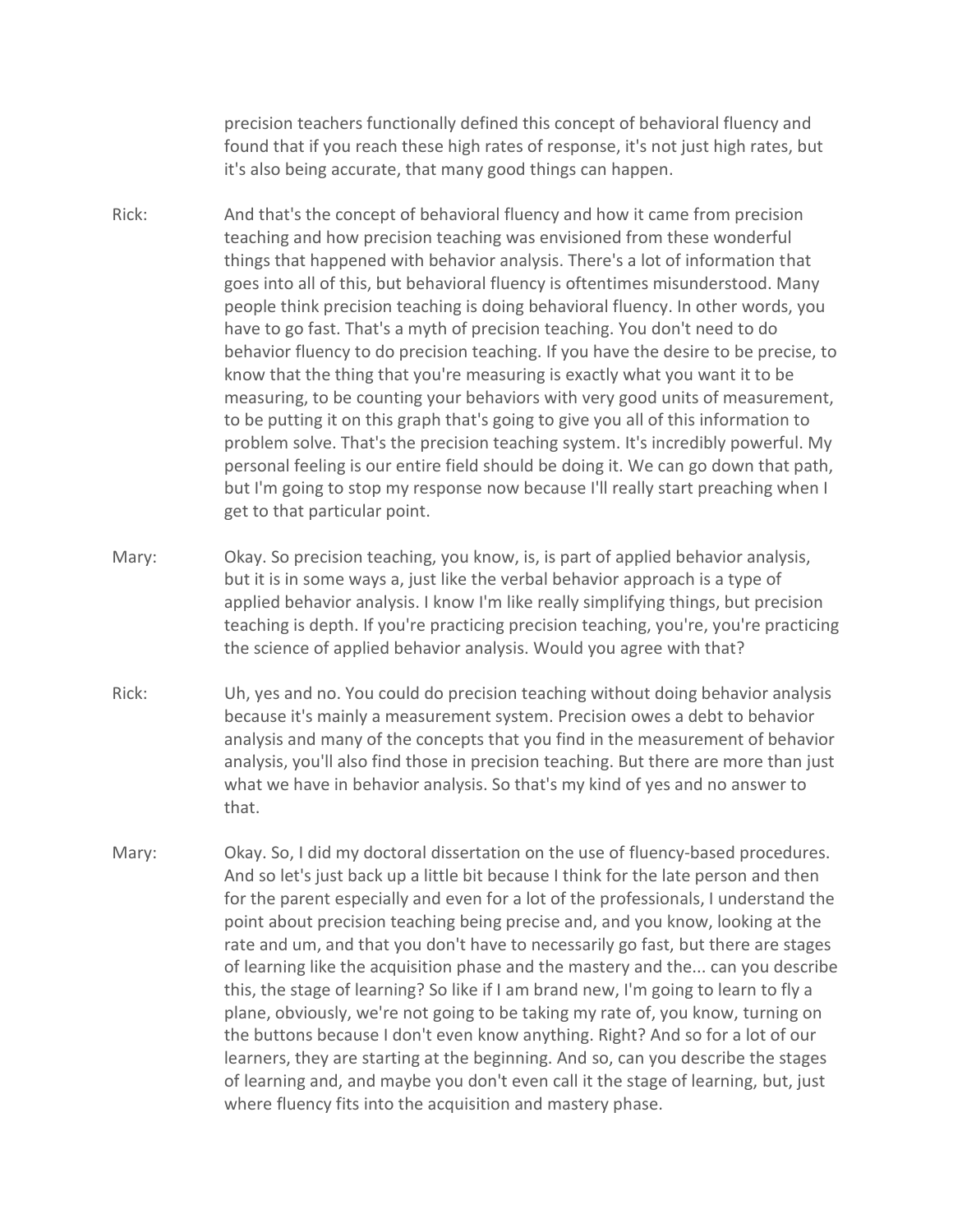- Rick: Stages of learning, also people will use the term levels of learning, both of them mean the same thing, is a way of understanding that when we learn things, it's not one, two. You don't have information. I teach it to you go, you're done. That's a very simplistic way of understanding learning. There are stages that develop across time and the very first stage would be entry level.
- Rick: All of the, all of your audience can just imagine something that they don't know how to do or they're not good at the entry level means you have no ability to do that particular skill where it's a very low frequency. I can't speak Spanish, but I know a few words. I'm clearly at the entry level of, of speaking the language. The next stage is called acquisition and the goal of the acquisition is to become accurate with responses.
- Rick: If I were learning Spanish, someone would have some method of teaching me. Maybe it's choral responding, maybe it's some active student responding where the person says something and I write something or I touch a card or there's all kinds of ways of, maybe it's modeling, in our science... I'll just stop there. I'm not going to go off too much into that.
- Rick: There's some way of teaching people something, and you get the behavior to an accurate level. Now if you stop there, which is what most people do, man, I would say 90% of our field of behavior analysis adopts that model where they stop right there and then there are other stages that follow. The next stage that should follow from any behaviors is something that's called proficiency. The proficiency stage in the goal of that is to have fluency... It's not just accurate responding, it's also speeding that up.
- Rick: And when I say fast, I don't want people to think that everything is fast. Another word to use can be pace. Like you and I are having a conversation right now. I'm not speaking as if I am at an auction. No, my voice is at a pace that we would consider fluent. So the notion of speed because it's defined is speed and accuracy, people think I got to go super-fast. No, you don't have to go super-fast. You have to reach certain thresholds.
- Rick: Social skills. If you're teaching social skills, there's a threshold, a pace of interaction that we would consider fluent. So that next stage of learning would say that whatever the skill is that you find important, if it reaches this stage, then it's going to, there's going to be impact. It's going to impact these later stages. The stage after the proficiency stage is called maintenance. That means that your behavior will occur over time. If you skipped the frequency building, then if you just go from accuracy to maintenance, it depends... There's going to be an effect and impact on that maintenance. You could get maintenance depending on how accurate the behavior goes and how much you use that skill in whatever the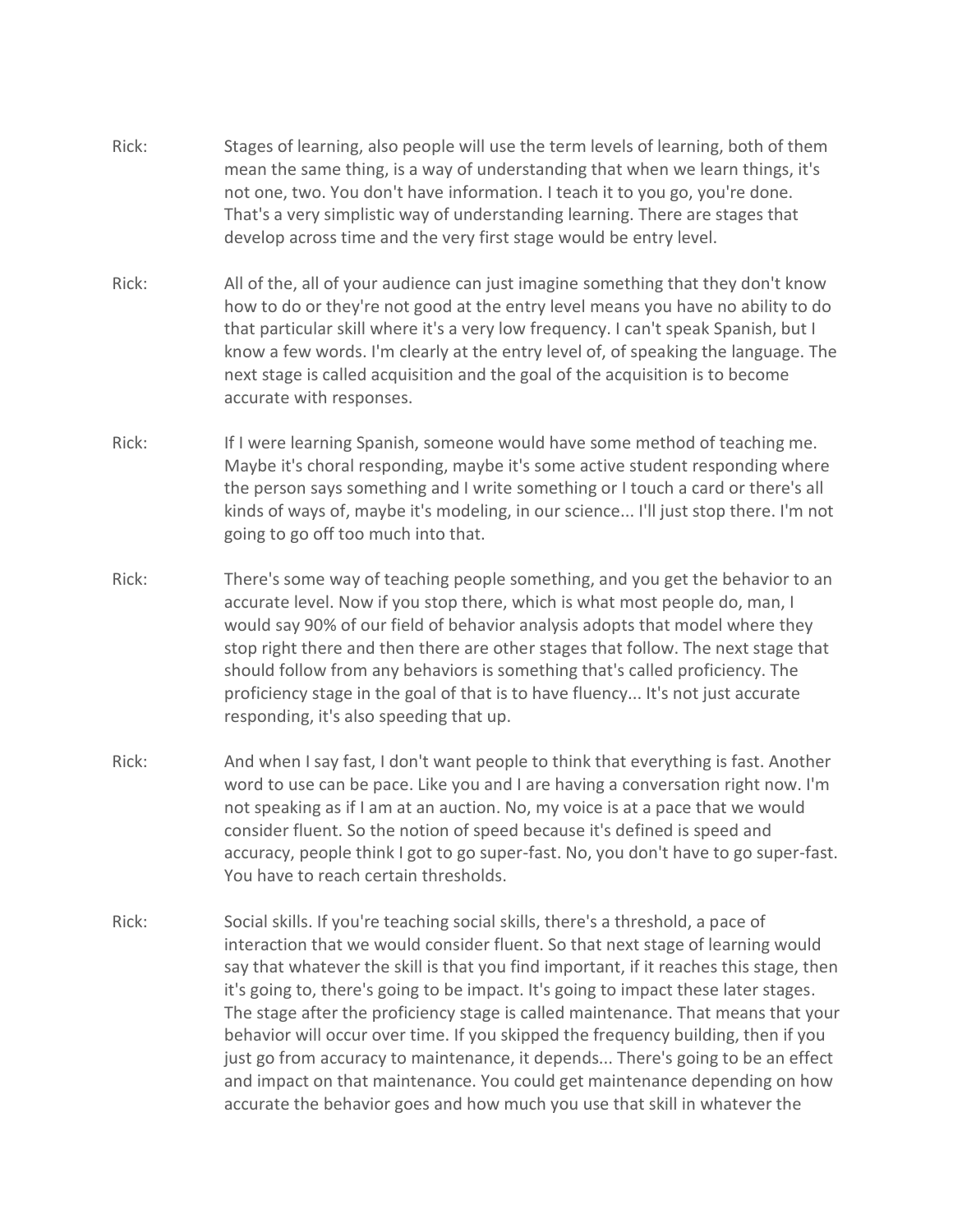environment is. But if you don't use it a lot, your maintenance, will quickly dissipate and the person will forget what you taught them and unfortunately, that happens all too often. People will, let's say tacting, your audience knows about that since you are an expert in verbal behavior and you teach people these concepts, so tacting would be something where you see this all, I see this all the time in programs, people say, oh, we want these kids to learn these tacts, we'll do this acquisition program. Then it goes away and they never see it again. Then people scratch their heads and like, well, I used discrete trial instruction or I use natural environment training and my client doesn't know it and sometimes that get, that gets blamed on autism or it gets blamed on something else.

- Rick: Nobody ever bothers to blame it on their own teaching. No one ever looks at themselves and says, huh, I skipped this stage of learning. I just let someone acquired it and then it, you know, falls apart. Again, if you, for your audience members, if you are learning Spanish and I taught you a bunch of verbs and you never applied it, you never use it in actual language in three weeks go by, how well are you going to remember all of those verbs or nouns? You will definitely have very poor retention and the behavior will not maintain.
- Rick: That moves into the next phase, which is generalization. Generalization means, can you use that behavior in other environments with different people and so on? That will be a… that's affected by two things. It's affected by the acquisition stage. People talk about training for generalization. Whenever you teach people in that acquisition phase, however you're teaching folks, you should at that point be preparing for this later stage of generalizations.
- Rick: Another point is generalization is not going to occur if the person can't remember whatever those skills are. So that's where the proficiency stage and building fluency is also important. The last stage is called adaptation or generativity and that means the person is now extending whatever the skill is. If you think about creativity, that would be that last stage.
- Rick: So those stages give you a blueprint for how you can program or how you can teach people effectively. You don't have to do all of those stages every single time. People often ask me about building fluency and you don't have to build fluency for every single thing out there because if you were doing that, you would never, you just wouldn't have enough time to get through things. But you must be strategic with it. You must understand what skills do need to be brought to fluency, and that's where this whole science of understanding curriculum, curriculum development, blends with behavior analysis, blends with these stages of learning. And if you can put all that together and you have the knowledge, you can create incredibly dramatic results for students. But it requires knowledge and expertise of all of those domains that I just shared with you.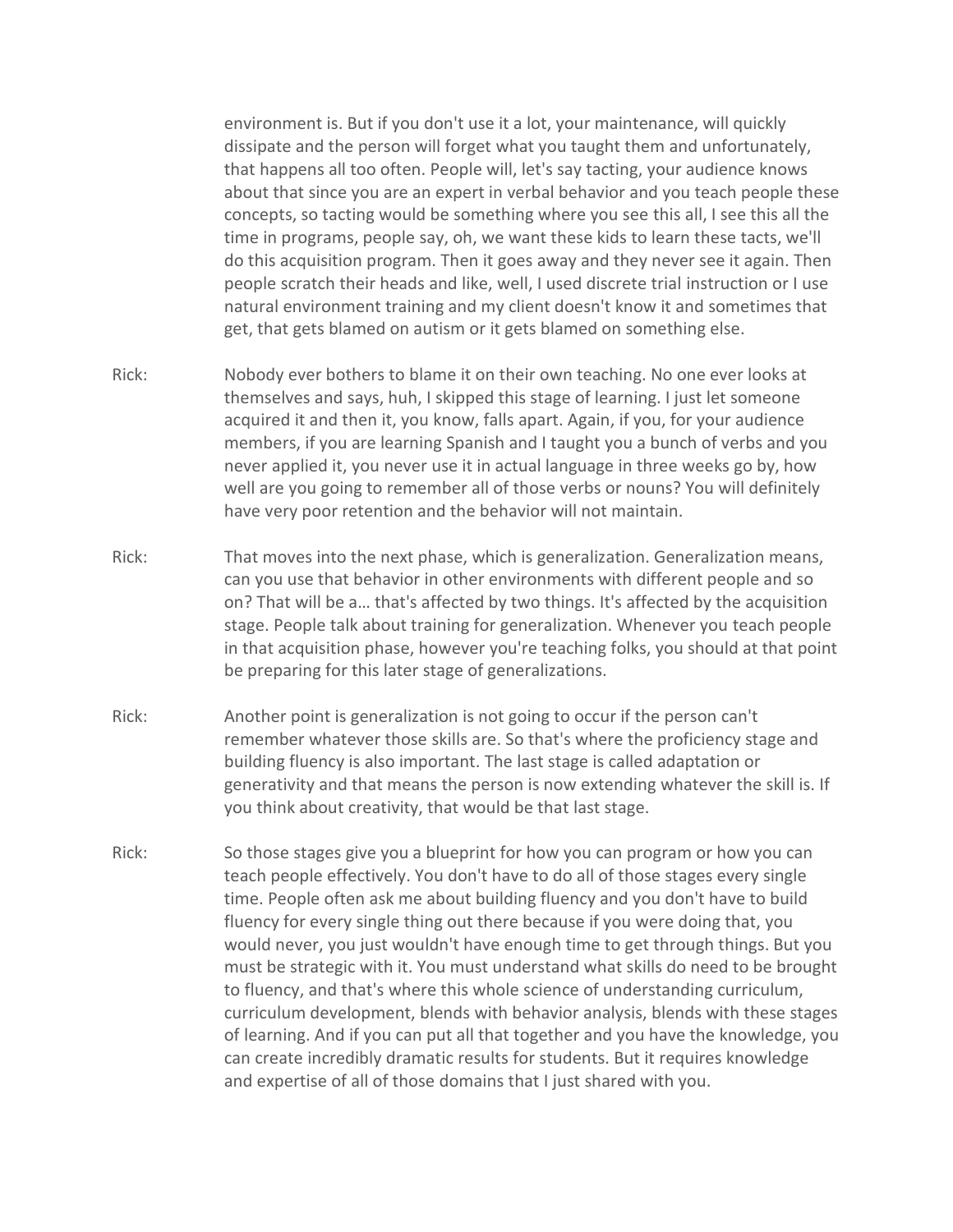- Mary: Wow. So it is a lot. And I remember after I first met you and saw you speak for the very first time, I think at the time Lucas was still primarily in the Lovaas type ABA program. And so one of the biggest like, aha moments that I had back in 2001 was that we would get the acquisition and then we would have these maintenance binders. And, we had stacks of maintenance binders and every, you know, two weeks we'd have to do these programs and he would lose skills. And, and so we then program for that fluency piece before. And so basically after I learned about fluency, we were able to get rid of the maintenance binders.
- Mary: Um, and then that was right around the same time we started to incorporate a verbal behavior approach with mixed and varied card system, which so then you go from the acquisition to the known box and so these skills are being practiced and if something falls apart in the known box or I have, within my online courses I, I show videos of, of, I can think of this one little boy Chino and he was doing mixed VB like clap your hands and you know, I'll touch your nose, or, or what's this called? And for, for body parts, both receptively and tack them his, his time to response or the latency was slow. He was making errors. He was slow.
- Mary: So because I knew about fluency and precision teaching, I was able to say, hey guys, we need to pull out body parts and we need to do fluency body parts receptively and fluency body parts tact. And then when we pushed it all back together, he was fluent, you know, he, he then generalizes the skills and he like not going at a super high rate but going at an acceptable rate. So that that two second three, second five-second pause is, is, is really never okay. Like people were like, well they have auditory processing problems, you know, we just need to give them more time to answer, what's your name? No, it's a fluency problem and it's an, it could be an acquisition problem or could be a fluency problem.
- Mary: I remember when Lucas went to an approved private school, we had taught him through your fluency procedures that you taught me, we had taught him to label or tact everybody in his little preschool class. He went to a typical preschool class with a shadow. But then when he got to the approved private school, uh, we also taught him to say hi and bye the people, the, uh, video modeling and a bunch of other techniques that I used. And so, but when he got to the school, he was just using the first name of his teacher to say hi and bye. So somebody else would say, Hi Lucas, and he, he incorrectly say hi to his teacher's name. And I was just like, okay, so that is an acquisition problem. He doesn't know the new names of the people. He still has this problem like where he's at now.
- Mary: He's in an adult program and the, we have to teach him the names of the people. Like this isn't like a one, like you said, it's not like a once and done. You know, you're never going to have to work on this skill because there's going to be new people, there's going to be new items that you're going to need to know the names of. And so it's, while it sounds complicated, precision teaching and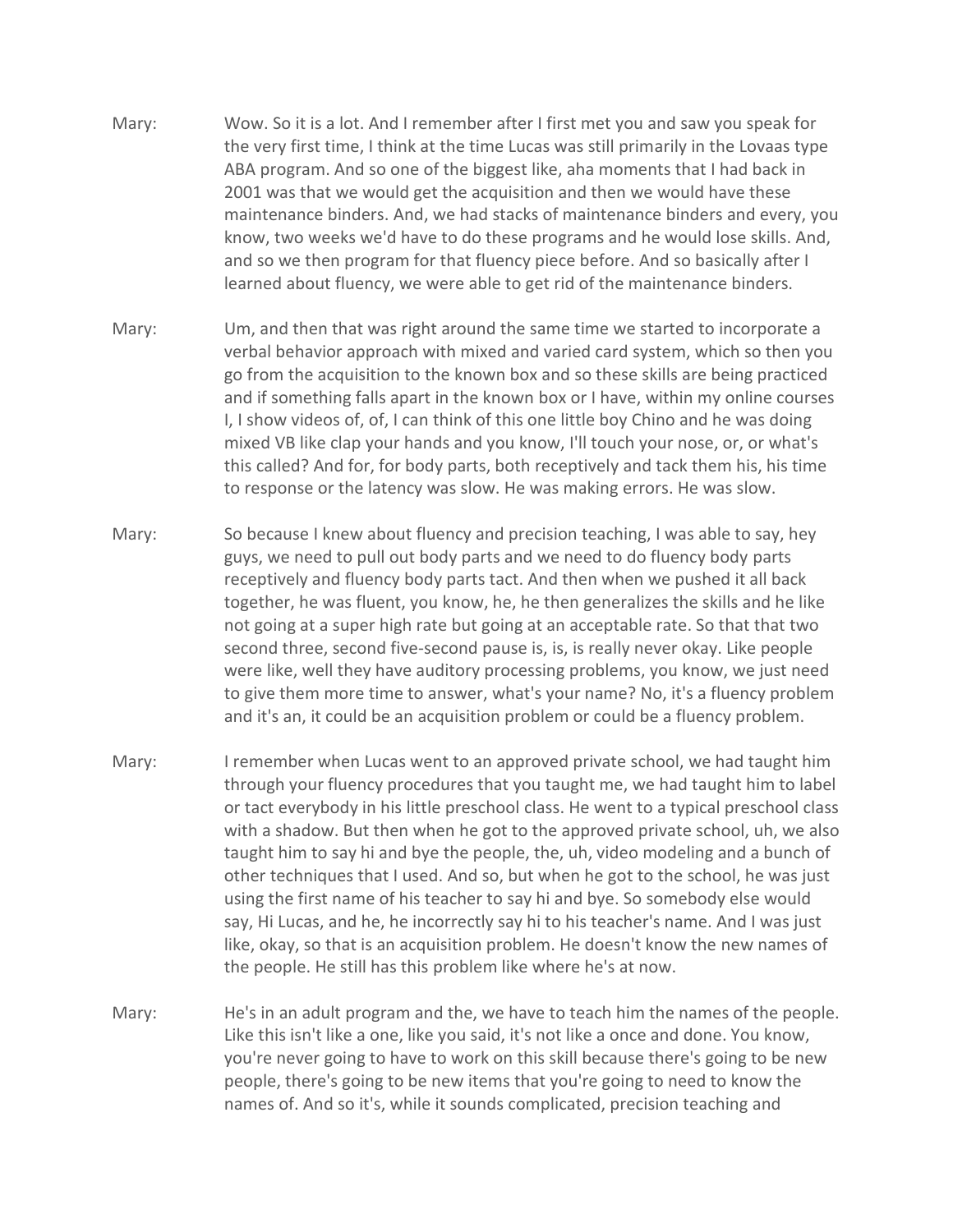fluency and acquisition, and generalization, it is really important that we understand how to analyze not only the good behaviors we want, but errors. You know, we, we analyze where the errors are coming from and not to blame the learner on, they're just a slow learner and it, you know, we tried everything. No, you probably didn't. And fluency is a big part of what I look at when kids are making errors and those, those stages, those acquisition and all kinds of things.

- Mary: So I, I really, uh, I remember calling you up actually when he was, when Lucas was at the approved private school, you were my mentor. And I was like, okay, we taught them all these people's names from the school. He went back, he said hi and bye to the names, we need to publish this. And you were like, Mary, we can publish something that you don't even have a design, you don't have anything, like, but you did tell me I will help you with the design and um, we will publish, you know, we can, we can try to publish something.
- Mary: So, we did publish together an article called Using Transfer Procedures to Teach Tact to a Child with Autism. It was in the analysis of verbal behavior in 2005. Jack, Dr. Jack Michael, was the editor and I remember you helping me set up. It was a multiple baseline design study and we're going to put that study in the show notes, so you guys can look at it there. But it was a, it was an exciting study. I remember being an actually a precision teaching conference and, and somebody said, Oh, you're the author of, and I thought they were going to say the Verbal Behavior Approach and they're like that transfer procedure. It's actually quite a classic study now because people are doing dissertations on it. And um, any, any thoughts on that study, if you even remember?
- Rick: I do remember it. I can tell you that of all the things that I've written, I've probably published over 50 some articles both maybe 60. I can't count or I lost track of them. That is one of the ones that people will always come up to me and say, oh, that paper was really important. So I get that too. And something you may not know, well I'm sure you don't know this, but I have been, uh, I've been close with Jack through the years and he was incredibly impressed with you. The fact that at the time you're a mom and you took the, you spent a lot of your time learning about verbal behavior and then applying it to your son. And Jack was so impressed with that because he saw that as something that he wanted many parents to understand this science and, and to use it.
- Rick: And of course it turned out to be a very good study and many people were able to replicate it. And uh, I recall that, that my whole role in that paper was bringing the experimental design to with the measurement, but all of it was your idea. You had the understanding of, of what should happen. You are integrating the procedures of verbal behavior and behavior analysis and you know, that you came up with that. So I was very pleased and fortunate to be able to work with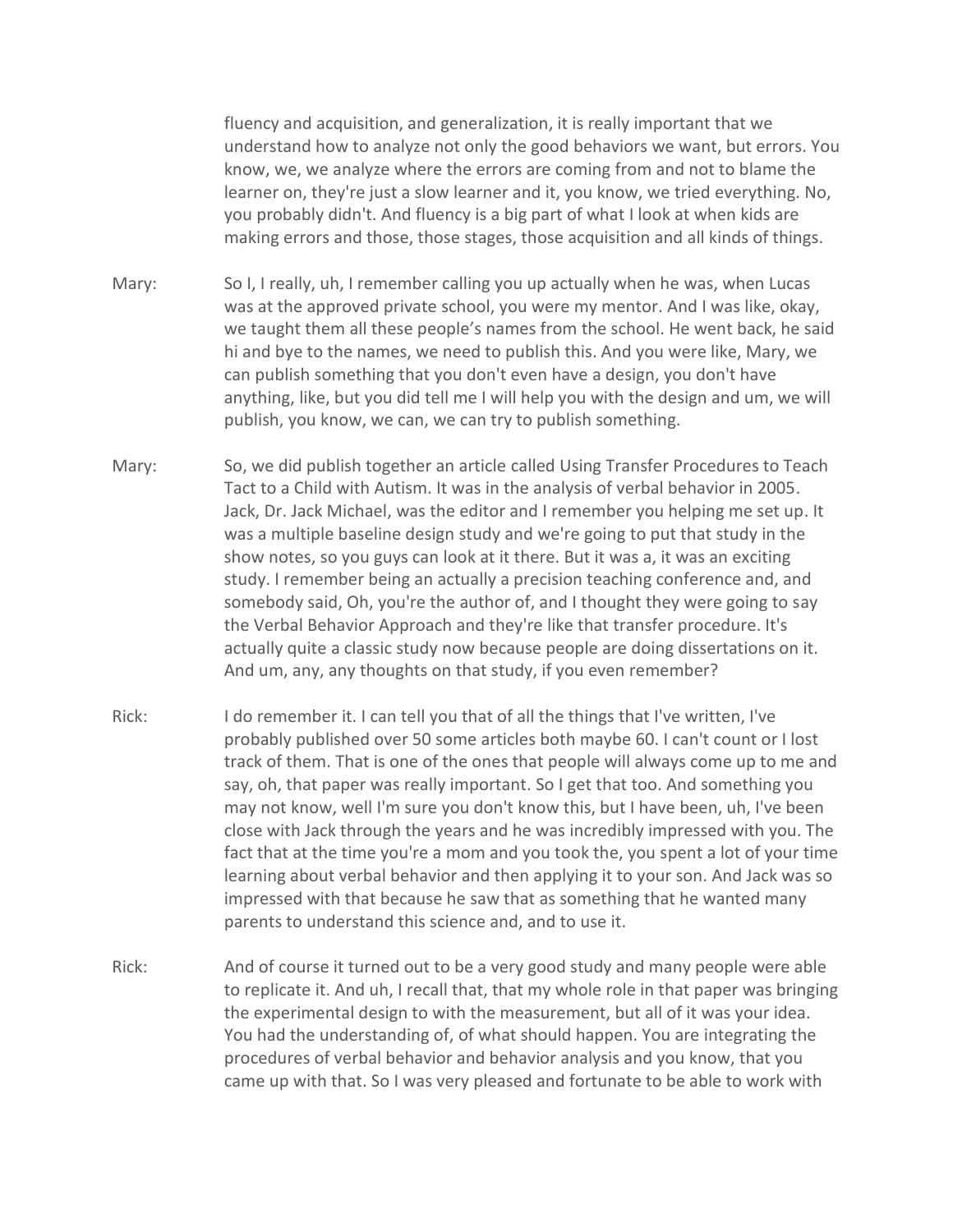you on that. And in retrospect, seeing what a significant contribution that made in our field, again, it was my dumb luck to have met you.

- Mary: It was definitely my luck to meet you. Um, you've been very instrumental. So, you have now written a few books and you have a few more coming out. So I'd like you to tell us, uh, what your books are, what they're about, what we can expect in the future for more books.
- Rick: I'm trying to get the world to pay attention to precision teaching. In our field of behavior analysis, I see many, many problems that happen with almost everybody, and it's because they are using a terribly poor measurement system. There are crude measurement systems and there are things within that measurement systems that you could do to make it poor and we're doing things that are making it poor. For example, when we start off with defining behavior, how should you define behavior? Most people use operational definitions. That's the most popular way to do it. We're starting to have evidence that shows us that's not the best way to define what that target behavior is.
- Rick: Precision teaching, we use these things called pinpoints, which is a great concept. Our field needs to know about that. The next step would be how do you count behavior? Many, many people use something called interval recording where they will sample bits of behavior. Whenever you use those interval records, you that interval record is going to give you information, but it's going to do one of two things. It's going to overestimate the occurrence of behavior or it's going to underestimate the occurrence of the behavior. It's going to give you air. I have a problem with that. I feel, and I say this all the time when I talk about this, our field should ban that measurement. We should be using dimensional measures, which are things like frequency or rate, duration, latency as you mentioned earlier, even counting the behavior by itself is okay. Uh, so that's another thing. And then the display that you use now, the displays that we use, if you open up any behavioral journal, I will guarantee you nine out of 10 of those articles have construction errors. There'll be errors in their scaling, there'll be errors in how they physically proportion, there'll be errors and in all kinds of issues.
- Rick: If you have errors in the main method for you to understand if what you're learning or what you're trying to learn is which is my intervention working or not? If your display is telling you that you have a big an effect when you really don't and the reason why you think you have a big effect is because you have this graph, it's misinformed or misinforming yourself because it's ill-formed that creates problems and this is happening throughout our field. It is a huge problem. Precision teaching solves those problems. This precision measurement approach, so the books that I'm writing are trying to bring awareness to these issues and show people alternatives. If you measure the behavior better, you will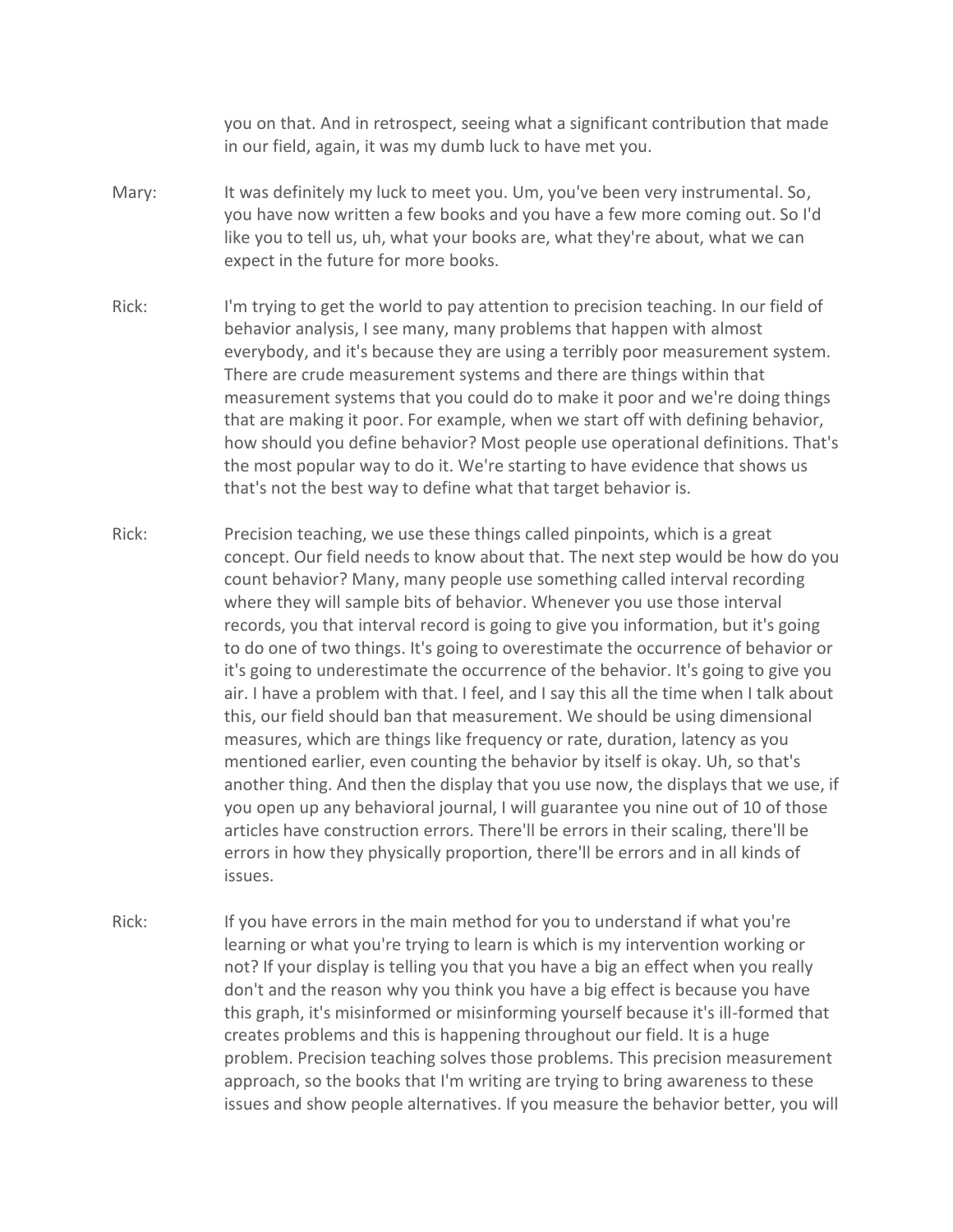understand the effects of what you were doing. So behavior analysis is the most powerful science that we have out there for changing behavior.

- Rick: It's a science of behavior and many of the things now that are coming out of behavior analysis, so verbal behavior, which is part of behavior analysis, but it's a focus on language communication. Other than that approach and in just behavior analysis can be augmented and can show us how well things are working if we use precision teaching. Unfortunately precision teaching, there's not a lot of books out there on it and how you use it, so it's not something that people can just pick up.
- Rick: So I've written two books so far. The first book I've written with my co-author Kirsten Yurich, that's called the Precision Teaching Book. That's a 450-page treaties on many parts of behavior or on precision teaching. My most recent book, which I just published, it just went on sale about a month ago, is called The Precision Teaching Implementation Manual. It's about a 200-page book and it shows people how would you take this and implement with your clients?
- Rick: I have other books that I'll be publishing. Uh, they are getting into the curriculum, particularly for reading and math. How can you... We'll be developing methods to help people who are interested in excelling in those particular topical areas. How can they use this? The behavioral fluency stuff we talked about earlier, how do they use concepts from there? How they use materials to help their students, their clients, their children, pick up those skills. So that's where I'm at right now and is taking up a lot of time. As you know, writing a book is not something you can just pull off. It takes time to do it and I'm still actively publishing and working with students and doing research.
- Mary: And you are still a professor of special education at Penn State, is that correct?
- Rick: I am.
- Mary: And then you're also doing some other work in the medical field.
- Rick: I, so the, yeah, I'm very, I've been very fortunate in my connections and the people I've met and where my research agenda is taking me. I happened to be working with... I have an appointment at the Albert Einstein School of Medicine and I'm working with an orthopedic surgeon and we are applying the behavioral fluency methods that we talked about earlier to orthopedic surgeons.
- Rick: The way the orthopedic surgeons at anybody out there who has a skill can attest to this. How do you get good at something? Think about your own personal journey. How did you get good at whatever? If you're a golfer, if you have, if you, if you, if you knit, if you play a musical instrument, if you write, if you read, if you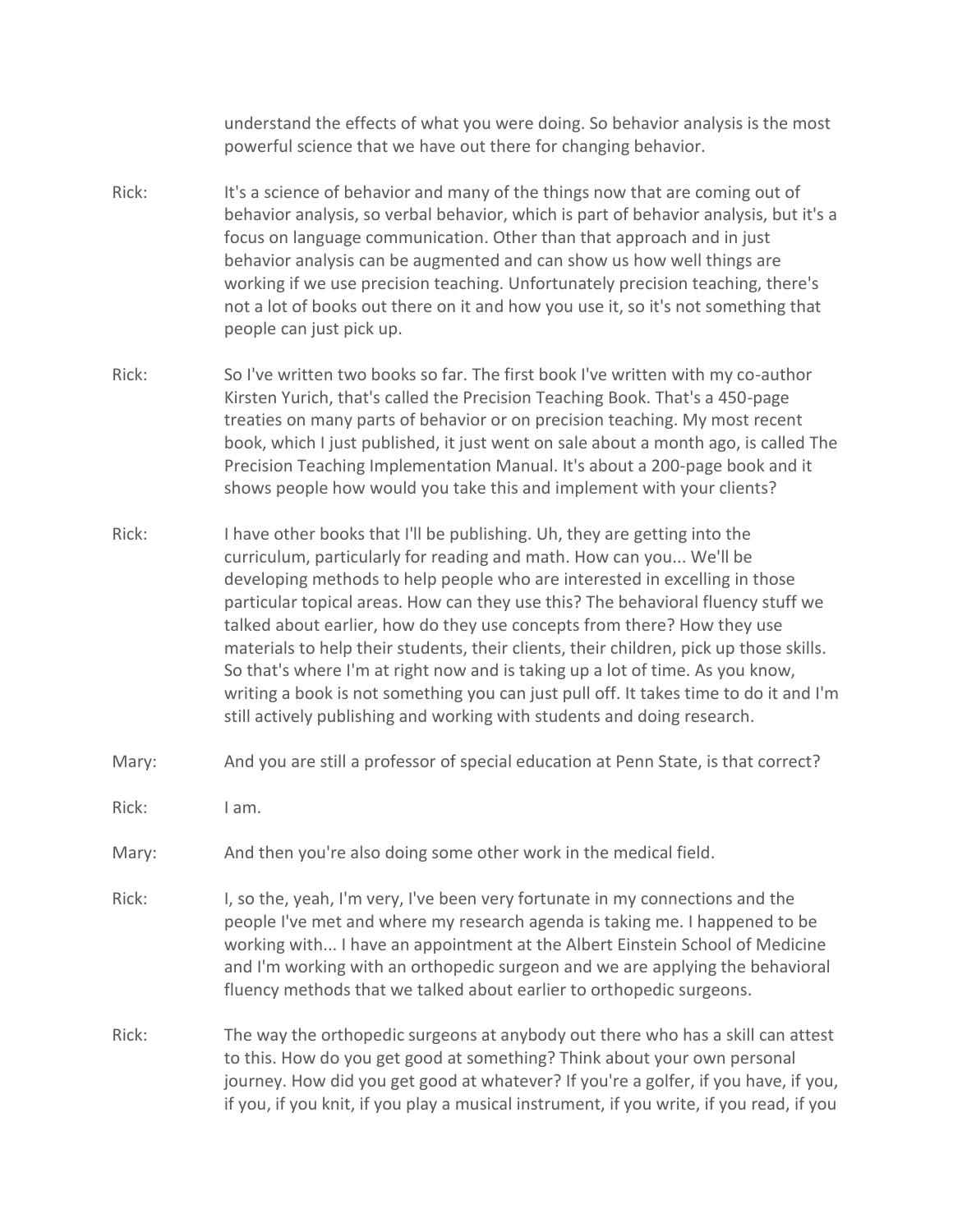publicly speak, whenever you, you know, if you're a truck driver, if you, or if you're nurse, whatever you are, the skills that you bring to the table, how do you get good at that? And we have this technology in behavioral fluency that can help people in a humane way, learn these skills in an efficient way, in an effective way. So I'm able, I have this appointment and I'm doing a study with my colleague and, and emerging surgeons at a different level and we're studying different aspects of how behavioral fluency can help the surgeons become better with their surgical skills. So that's where we're at right now. We're just starting to do that research and hopefully, that will be something that has legs and can impact all of the people, all the surgeons, all the people who do work.

- Mary: That's awesome. That's very exciting because I'm a nurse and my husband's a physician and you know, everywhere I go I'm just like, oh my gosh, you know, waitresses and bartenders and, and pilots and you know, even in the nursing field it was like I was preparing to be a behavior analyst my whole life without even knowing, you know, what ABA was. But I did a lot of precision work and, and read the book From Novice to Expert and, and so I've always been like, we need to be nice to nurses, you know, like the new ones, like you, can't throw people under the bus. And I think there was an article in the nursing field called Don't Eat Your Young, you know, like we all are beginners in some areas, in some things. And, and, and our kids with autism and our clients and our kids with autism, they tend to be, you know, really in need of a lot of patience, but a lot of good teaching and a lot of, you know, not wasting a lot of time trying things that don't work. And I think if people learned more about precision teaching and fluency based procedures and the phases of learning, there'd be a lot less time wasted for our learners.
- Rick: Let me, let me pick up on what you're saying here in, in the medical field and what you have experienced in nursing is the same thing with medical school. There's a lot of punishment, a lot of coercion, and if you don't do things right there are these negative effects. It's very unsettling. It's not fun, and Marty Levy, who's the person I'm working with, he tries to take the approach of being positive and using the good parts of our science and that's completely different. What we know is if you set up negative learning environments and you apply punishment and you're a punishing person, that relationship that you're developing with a person is not going to be a relationship that you're going to like. If you're a parent, it's very difficult because you have your child and you want your child to succeed. And sometimes if the child is doing something that we don't want, it's very easy to apply a punitive thing which makes that behavior go down very quickly.
- Rick: But the problem with that is that behavior is going to come back at some point. You are fostering a negative relationship with your child and sometimes depending on how much and how you use that, you could really be doing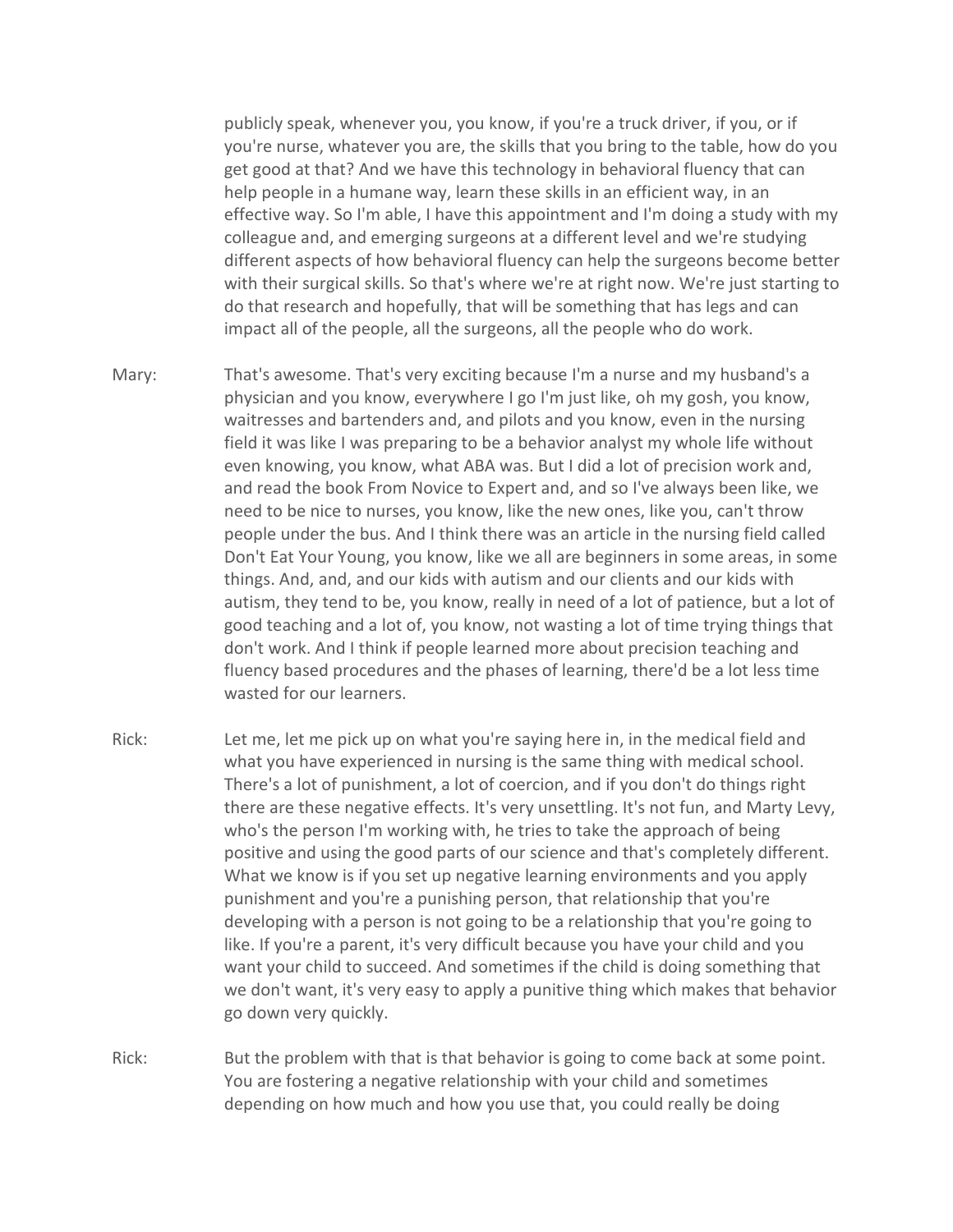damage to your child, and patience is indeed a virtue, but it's not enough. You also need to have a method of being able to give your child a way of succeeding.

- Rick: And that's true for raising your child, it's true for learning our skills. And that's what, and I'm sure this is true for you too, that's what's attractive about behavior analysis is it looks at changing the environment. It doesn't place blame on the person. It is very liberating in the sense that if someone doesn't know how to do something, it's not their fault. It's the fault of the environment. And if we can all remember that, that will change the way we approach how we instruct people, and it also can help you when you're dealing with a frustrating situation. It can give you peace of mind understanding that... myself, we met back in 2001. What I know now from what I knew then, if I could talk to Rick in 2001 I would have said, you need to do these other things, but I don't beat myself up over that because that's what science is. It's a progressive enterprise where we keep learning more and more things.
- Rick: But uh, the fact that I now am able to understand why things are going on and I have a lot of knowledge of how to help people when things are going down this path, how to get out of these plateaus or if the, if the behavior is going down, I now have that. But what, what I always tell myself when I'd like to tell other people is don't beat yourself up over... all we can do as practitioners and parents is try to apply the best methods that we have out there. And if they're not working, it's not because you're a bad person, it's not because you're, you're lacking something. You just need to go out and try new things. You need to embrace knowledge, embrace the science of behavior, talk to professionals. And if you're... for your parents, I'm not suggesting all the parents out there become BCBAs. You have jobs and you can't abandon your job to learn this entire field. But what you can do is look for people who are experts in the field. Listening to Mary and many of the experts that she brings on and the wisdom of the people that she speaks to, that can help you start to understand and learn about the science of behavior so you can become better consumers of knowledge.
- Mary: Right. Right. Well, I think that is a good way to wrap things up. Any additional advice? How about for new BCBAs? Like, what would your advice be about... you said about talking to Rick in 2001. What about like, or even not new BCBAs, any behavior analysts or professional, what would your advice be?
- Rick: Be open-mindedly skeptical. Everyone needs to adopt that. Unfortunately, in our field, I feel we have developed tribalism where people will learn something in graduate school or they have done a certain approach for a long time and it closes them off to new approaches because that's not how we do things. Like I learned how to do this approach.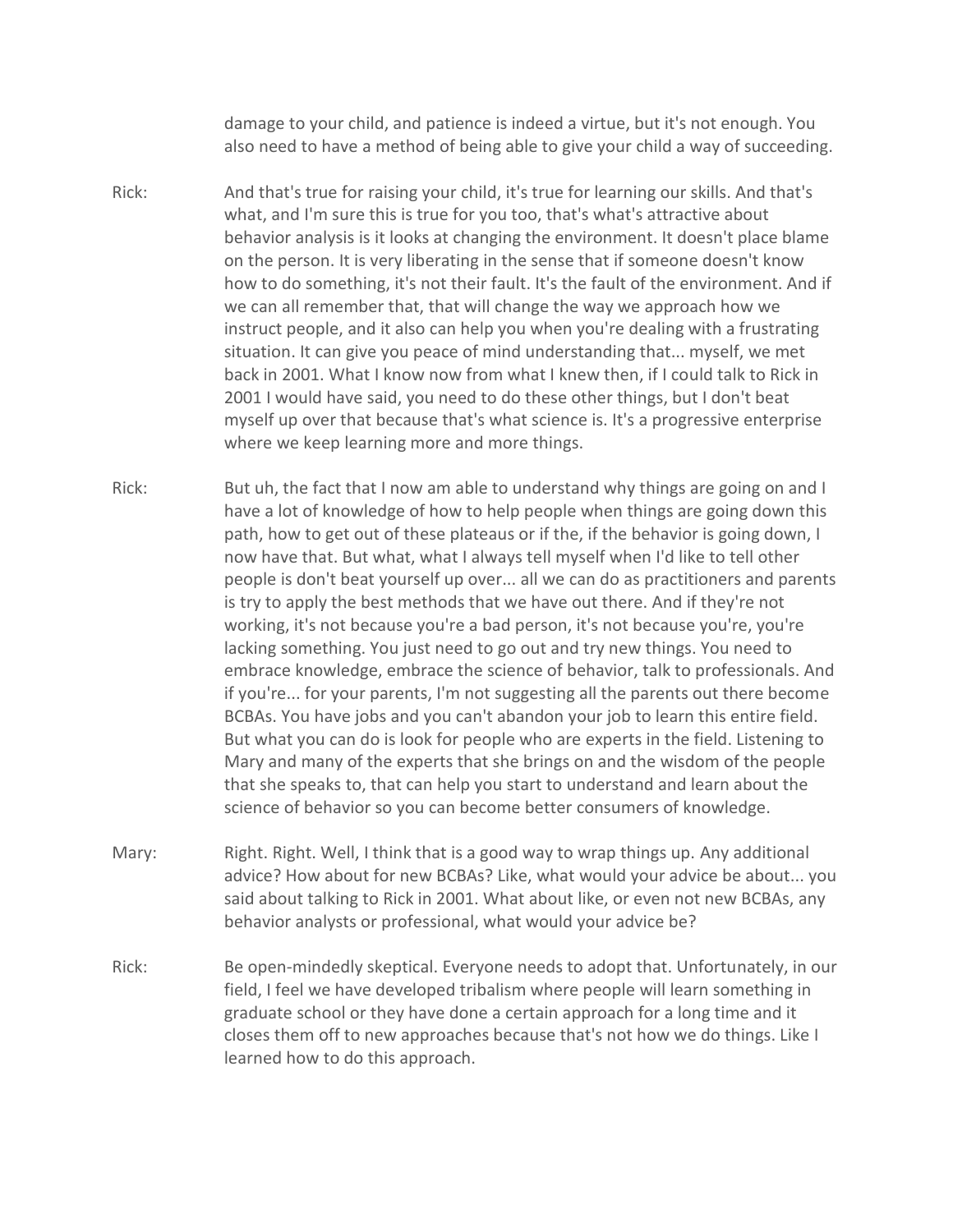- Rick: You talked about early on Lovaas who had, he put, I don't want to say he put behavior analysis on the map, but his research study greatly accelerated the use of behavior analysis. You just cannot deny that. And many of the contributions that Lovaas made were great, but if all you have, if you are still just using the Lovaas approach and you're not open to verbal behavior, you're not open to a lot of the things coming out with RFT or ACT or… and looking at what else is out there.
- Rick: There's pivotal response training, there's... people have studied things in behavior analysis and being openly mindedly... open-minded and skeptical is good because you need to look for evidence. What works, what doesn't work. And the only way you'll know that is through searching through evidence, but don't take my word for it as an authoritarian figure, an authority figure, not authoritarian whatever. That's a big difference isn't it? Authority figure and uh, that's going to lead you down a path to knowledge. And that's what everyone needs to do. I'm at right now focusing on measurement and the huge proponent of precision teaching, not because it's something that I have had a personal allegiance to, because it works. If you don't believe me, look at the evidence and as more evidence comes out, people will gravitate towards precision teaching. So those new BCBA's and the BCBA's that aren't familiar with it, read a book on it. Read an article on it. Join a Facebook group. Because you are willing to find that the measurement systems that we have right now are going to change.
- Rick: You can be ahead of the curve if you start embracing precision measurement and you will be able to help your clients more effectively, you will be a more effective behavior analyst. And that's why most of us have gone into this field: to help people and to do it effectively and to do it efficiently. So I would end my comments by saying be open-mindedly skeptical. Don't just shut things out because you're not aware of it. And the precision teaching and the precision measurement, look into that because that's going to help you measure what you're doing, which can help you understand the effects of your interventions better.
- Mary: Great. So how can people follow you? Follow your work, buy your books, what? What is the best place for them to visit?
- Rick: Greatness achieved... is it greatnessachieved.com is the, our publishing company? And I put my books up there. I'm going to be also publishing other people. So that's expanding. A lot of interesting topics and new books are coming out there. For those of you who are on LinkedIn, link in with me. I publish a blog.
- Rick: The other thing I didn't mention is I work for a company called CentralReach. I'm the director of research for them and they have a blog. You can find a lot of my